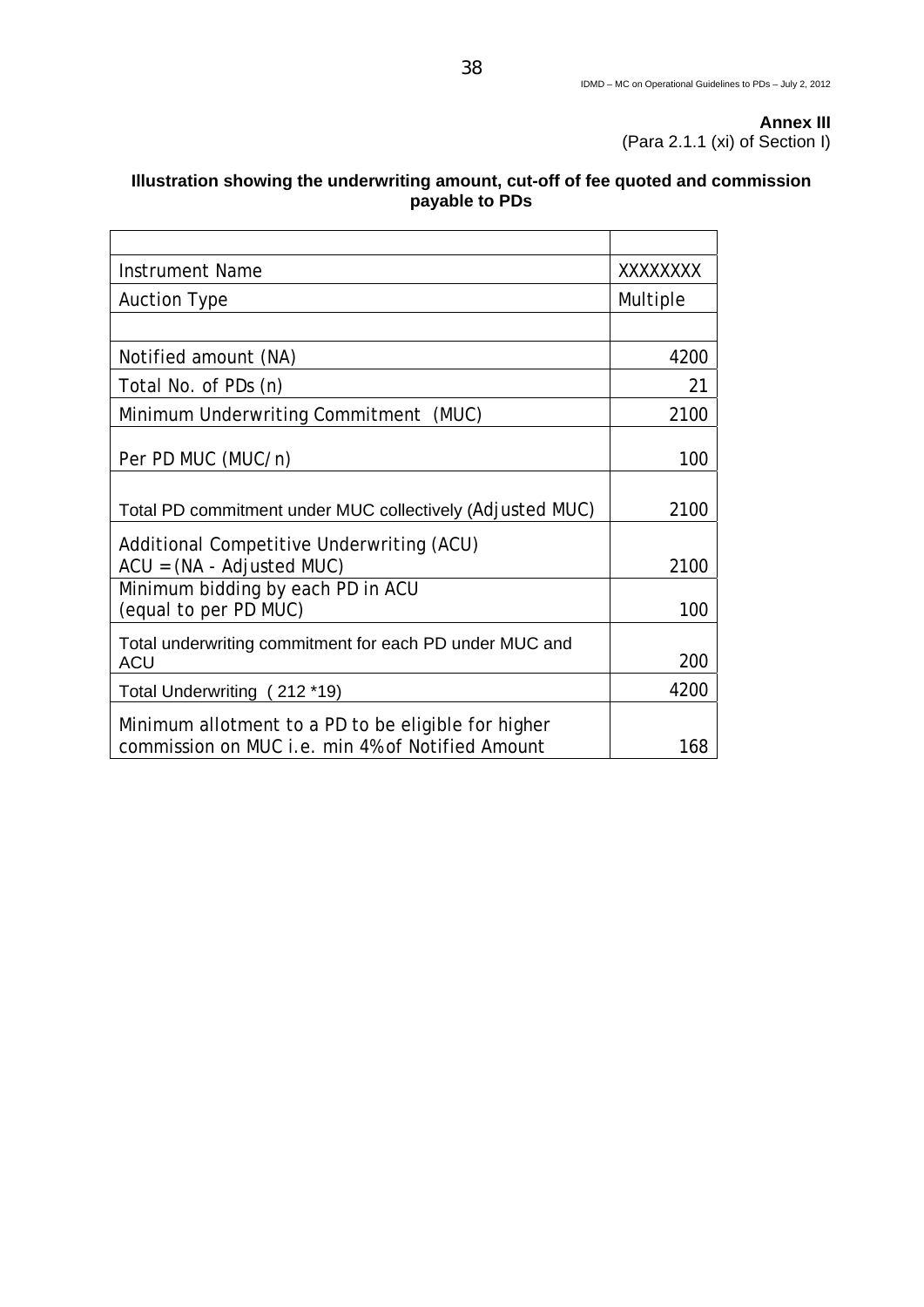| Sr.<br>No                                                                                                  | <b>PDs</b><br>participated in<br>U/W auction | Amount<br>of bid in<br><b>ACU</b><br>(Rs.<br>Crore) | Cumulative<br>Amount<br>(Rs. Cr) | Underwriting<br>fee (in paise /<br>Rs.100)      | Amount<br>of bid *<br>U/w fee                   | Remarks                     | Weighted<br>Average<br>underwriting<br>fee (paise /<br>Rs.100) |  |
|------------------------------------------------------------------------------------------------------------|----------------------------------------------|-----------------------------------------------------|----------------------------------|-------------------------------------------------|-------------------------------------------------|-----------------------------|----------------------------------------------------------------|--|
| 1                                                                                                          | Α                                            | 150                                                 | 150                              | 1.52                                            | 228.00                                          |                             | 1.52                                                           |  |
| $\overline{c}$                                                                                             | B                                            | 155                                                 | 305                              | 2.56                                            | 396.80                                          |                             | 2.05                                                           |  |
| 3                                                                                                          | A                                            | 60                                                  | 365                              | 3.50                                            | 210.00                                          | <b>Three</b><br>lowest bids | 2.29                                                           |  |
| 4                                                                                                          | $\mathsf C$                                  | 95                                                  | 460                              | 3.70                                            | 351.50                                          |                             | 2.58                                                           |  |
| 5                                                                                                          | B                                            | 200                                                 | 660                              | 3.94                                            | 788.00                                          |                             | 2.99                                                           |  |
| 6                                                                                                          | B                                            | 25                                                  | 685                              | 4.00                                            | 100.00                                          |                             | 3.03                                                           |  |
| $\overline{7}$                                                                                             | D                                            | 120                                                 | 805                              | 4.00                                            | 480.00                                          |                             | 3.17                                                           |  |
| 8                                                                                                          | E                                            | 95                                                  | 900                              | 4.49                                            | 426.55                                          |                             | 3.31                                                           |  |
| 9                                                                                                          | F                                            | 70                                                  | 970                              | 4.50                                            | 315.00                                          |                             | 3.40                                                           |  |
| 10                                                                                                         | G                                            | 50                                                  | 1020                             | 4.75                                            | 237.50                                          |                             | 3.46                                                           |  |
| 11                                                                                                         | E                                            | 115                                                 | 1135                             | 4.90                                            | 563.50                                          |                             | 3.61                                                           |  |
| 12                                                                                                         | $\mathsf C$                                  | 90                                                  | 1225                             | 4.94                                            | 444.60                                          |                             | 3.71                                                           |  |
| 13                                                                                                         | F                                            | 220                                                 | 1445                             | 4.95                                            | 1089.00                                         |                             | 3.90                                                           |  |
| 14                                                                                                         | G                                            | 200                                                 | 1645                             | 5.00                                            | 1000.00                                         |                             | 4.03                                                           |  |
| 15                                                                                                         | H                                            | 120                                                 | 1765                             | 5.00                                            | 600.00                                          |                             | 4.10                                                           |  |
| 16                                                                                                         | ı                                            | 120                                                 | 1885                             | 5.00                                            | 600.00                                          |                             | 4.15                                                           |  |
| 17                                                                                                         |                                              | 109                                                 | 1994                             | 5.00                                            | 545.00                                          | <b>CUT-OFF</b>              | 4.20                                                           |  |
| 18                                                                                                         |                                              | 25                                                  | 2019                             | 5.50                                            | 137.50                                          |                             | 4.22                                                           |  |
| 19                                                                                                         | J                                            | 120                                                 | 2139                             | 5.94                                            | 712.80                                          |                             | 4.31                                                           |  |
| 20                                                                                                         | Κ                                            | 120                                                 | 2259                             | 6.00                                            | 720.00                                          |                             | 4.40                                                           |  |
| 21                                                                                                         | L                                            | 120                                                 | 2379                             | 6.00                                            | 720.00                                          |                             | 4.48                                                           |  |
| 22                                                                                                         | M                                            | 55                                                  | 2434                             | 6.50                                            | 357.50                                          |                             | 4.53                                                           |  |
| 23                                                                                                         | N                                            | 120                                                 | 2554                             | 6.94                                            | 832.80                                          |                             | 4.64                                                           |  |
| 24                                                                                                         | O                                            | 120                                                 | 2674                             | 7.00                                            | 840.00                                          |                             | 4.75                                                           |  |
| 25                                                                                                         | P                                            | 120                                                 | 2794                             | 7.00                                            | 840.00                                          |                             | 4.84                                                           |  |
| 26                                                                                                         | Q                                            | 120                                                 | 2914                             | 7.00                                            | 840.00                                          |                             | 4.93                                                           |  |
| 27                                                                                                         | ${\sf R}$                                    | 106                                                 | 3020                             | 8.00                                            | 848.00                                          |                             | 5.04                                                           |  |
| 28                                                                                                         | $\mathbb S$                                  | 106                                                 | 3126                             | 8.50                                            | 901.00                                          |                             | 5.16                                                           |  |
| 29                                                                                                         | M                                            | 80                                                  | 3206                             | 9.00                                            | 720.00                                          |                             | 5.25                                                           |  |
| 30                                                                                                         | Κ                                            | 100                                                 | 3306                             | 9.25                                            | 925.00                                          |                             | 5.38                                                           |  |
| Rate of commission payable to PDs on MUC for those who have<br>been allotted an amount >= 4% of ACU amount |                                              |                                                     |                                  | 4.20<br>(weighted average of all allotted bids) |                                                 |                             |                                                                |  |
| Rate of commission payable to other PDs on MUC                                                             |                                              |                                                     |                                  |                                                 | 2.29<br>(weighted average of three lowest bids) |                             |                                                                |  |

**Bids submitted under Additional Competitive Underwriting Auction**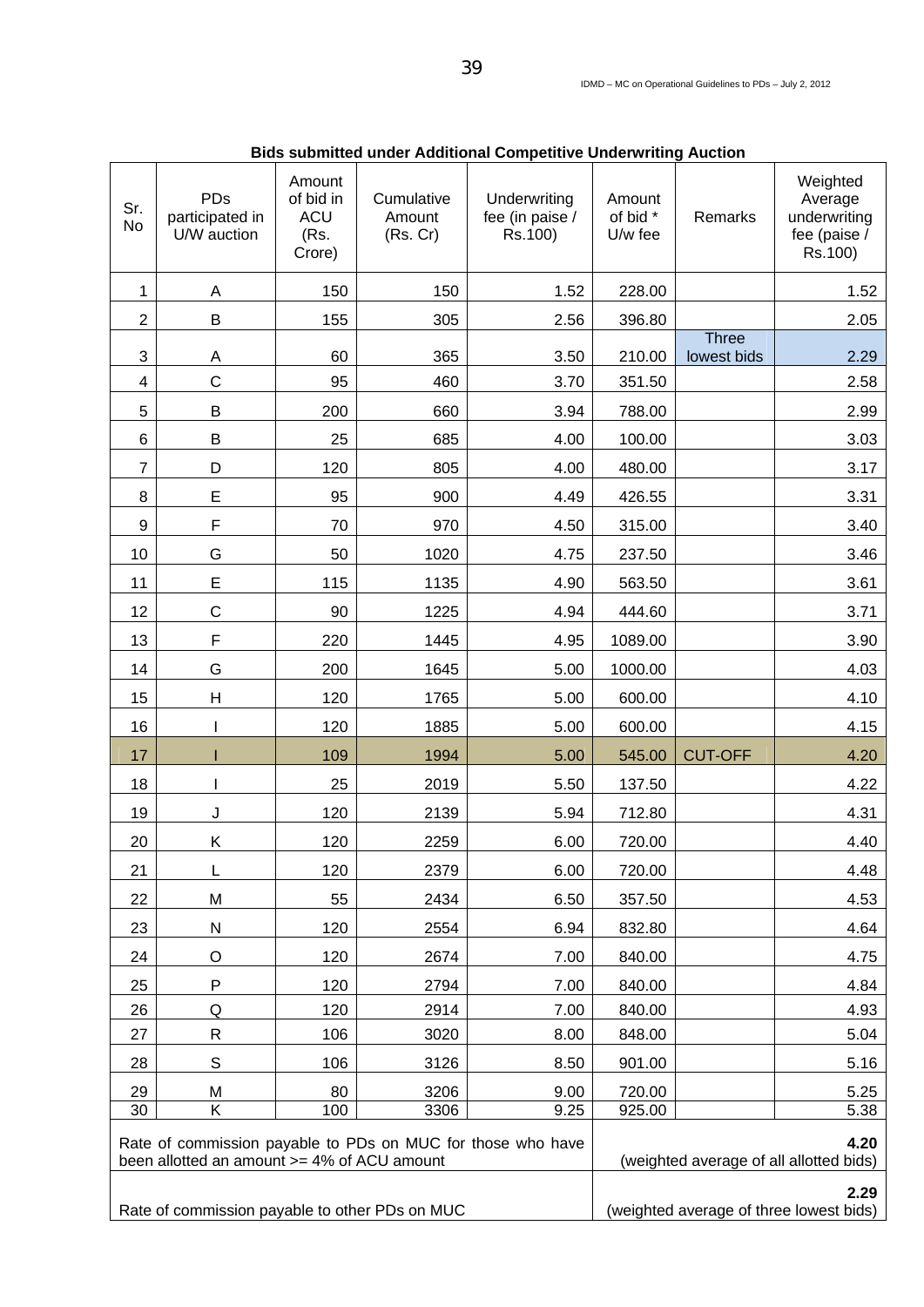| PD Wise eligible commission on ACU and ACU Allotment |                                          |                                                    |                                                       |  |  |
|------------------------------------------------------|------------------------------------------|----------------------------------------------------|-------------------------------------------------------|--|--|
| [a]                                                  | [b]                                      | [c]                                                | $[d] = \{ [b]^* 10000000^* [c]/100 \} / 100$          |  |  |
| Successful<br>PDs                                    | Successful<br>bids in<br>ACU (Rs.<br>Cr) | Underwriting<br>fee bid<br>(in paise /<br>Rs. 100) | <b>Bid wise commission</b><br>payable on ACU (In Rs.) |  |  |
| Α                                                    | 150                                      | 1.52                                               | 228,000.00                                            |  |  |
| Α                                                    | 60                                       | 3.50                                               | 210,000.00                                            |  |  |
| <b>A Total</b>                                       | 210                                      |                                                    | 438,000.00                                            |  |  |
| B                                                    | 155                                      | 2.56                                               | 396,800.00                                            |  |  |
| B                                                    | 200                                      | 3.94                                               | 788,000.00                                            |  |  |
| B                                                    | 25                                       | 4.00                                               | 100,000.00                                            |  |  |
| <b>B</b> Total                                       | 380                                      |                                                    | 1,284,800.00                                          |  |  |
| C                                                    | 95                                       | 3.70                                               | 351,500.00                                            |  |  |
| $\mathcal{C}$                                        | 90                                       | 4.94                                               | 444,600.00                                            |  |  |
| <b>C</b> Total                                       | 185                                      |                                                    | 796,100.00                                            |  |  |
| D                                                    | 120                                      | 4.00                                               | 480,000.00                                            |  |  |
| <b>D</b> Total                                       | 120                                      |                                                    | 480,000.00                                            |  |  |
| Е                                                    | 95                                       | 4.49                                               | 426,550.00                                            |  |  |
| E                                                    | 115                                      | 4.90                                               | 563,500.00                                            |  |  |
| <b>E</b> Total                                       | 210                                      |                                                    | 990,050.00                                            |  |  |
| F                                                    | 70                                       | 4.50                                               | 315,000.00                                            |  |  |
| F                                                    | 220                                      | 4.95                                               | 1,089,000.00                                          |  |  |
| <b>F</b> Total                                       | 290                                      |                                                    | 1,404,000.00                                          |  |  |
| G                                                    | 50                                       | 4.75                                               | 237,500.00                                            |  |  |
| G                                                    | 200                                      | 5.00                                               | 1,000,000.00                                          |  |  |
| <b>G</b> Total                                       | 250                                      |                                                    | 1,237,500.00                                          |  |  |
| Η                                                    | 120                                      | 5.00                                               | 600,000.00                                            |  |  |
| <b>H</b> Total                                       | 120                                      |                                                    | 600,000.00                                            |  |  |
|                                                      | 120                                      | 5.00                                               | 600,000.00                                            |  |  |
|                                                      | 101                                      | 5.00                                               | 505,000.00                                            |  |  |
| I Total                                              | 221                                      |                                                    | 1,105,000.00                                          |  |  |